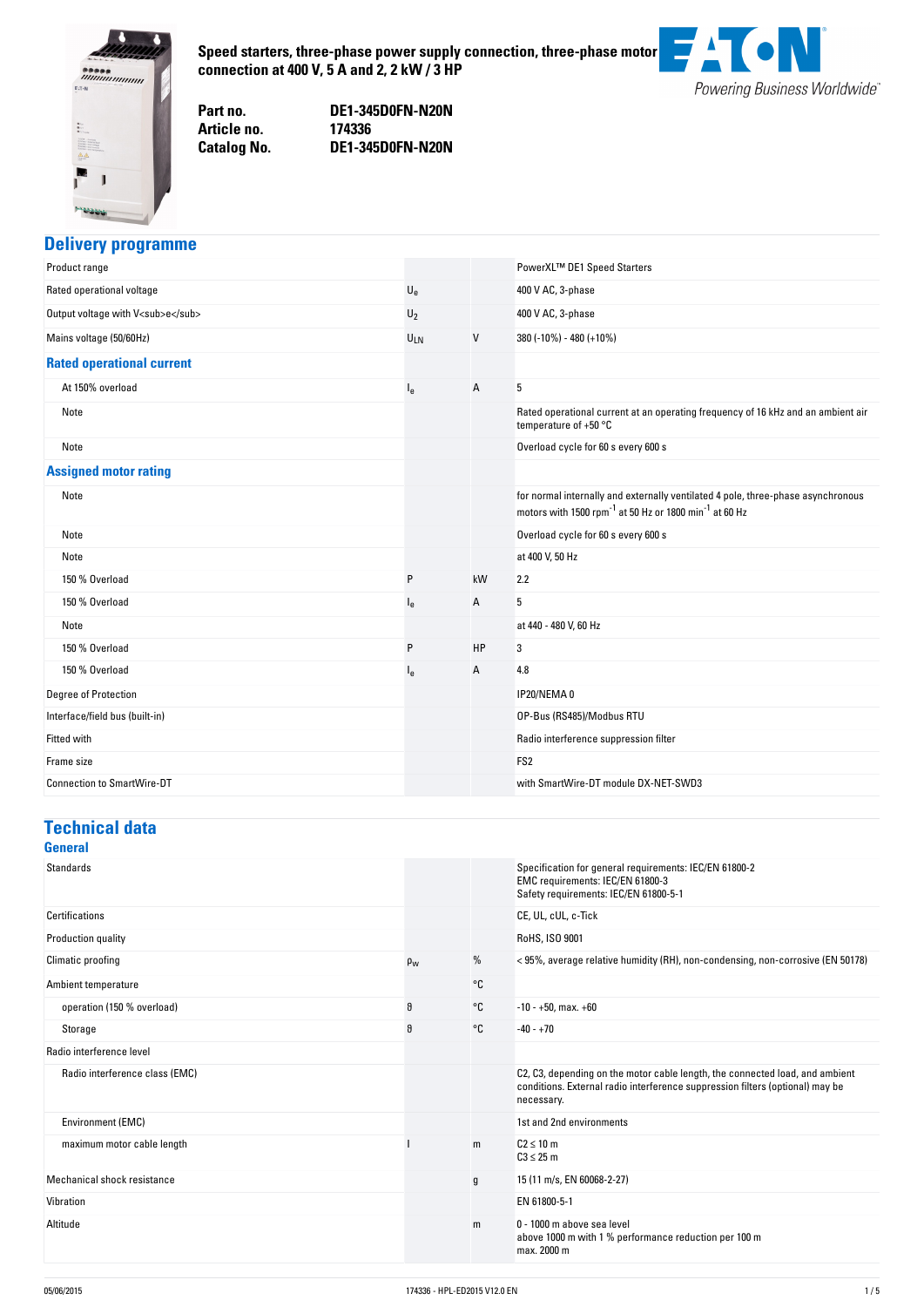| Degree of Protection                                                               |                           |         | IP20/NEMA0                                                                                                                                                         |
|------------------------------------------------------------------------------------|---------------------------|---------|--------------------------------------------------------------------------------------------------------------------------------------------------------------------|
| Protection against direct contact<br>BGV A3 (VBG4, finger- and back-of-hand proof) |                           |         |                                                                                                                                                                    |
| <b>Main circuit</b>                                                                |                           |         |                                                                                                                                                                    |
| Supply                                                                             |                           |         |                                                                                                                                                                    |
| Rated operational voltage                                                          | $\mathsf{U}_{\mathsf{e}}$ |         | 400 V AC, 3-phase                                                                                                                                                  |
| Mains voltage (50/60Hz)                                                            | $U_{LN}$                  | V       | $380 (-10\%) - 480 (+10\%)$                                                                                                                                        |
| Input current (150% overload)                                                      | <sup>I</sup> LN           | А       | 7                                                                                                                                                                  |
| Supply frequency                                                                   | $f_{LN}$                  | Hz      | 50/60                                                                                                                                                              |
| Frequency range                                                                    |                           | Hz      | $45 - 66$                                                                                                                                                          |
|                                                                                    | $f_{LN}$                  |         |                                                                                                                                                                    |
| Mains switch-on frequency                                                          |                           |         | Maximum of one time every 30 seconds                                                                                                                               |
| Power section                                                                      |                           |         |                                                                                                                                                                    |
| Overload current (150% overload)                                                   | IL.                       | Α       | 7.5                                                                                                                                                                |
| max. starting current (High Overload)                                              | ΙH                        | %       | 200                                                                                                                                                                |
| Note about max. starting current                                                   |                           |         | for 1.875 seconds every 600 seconds                                                                                                                                |
| Output voltage with Ve                                                             | $U_2$                     |         | 400 V AC, 3-phase                                                                                                                                                  |
| <b>Output Frequency</b>                                                            | f <sub>2</sub>            | Hz      | $0 - 50/60$ (max. 300)                                                                                                                                             |
| Switching frequency                                                                | f <sub>PWM</sub>          | kHz     | 16<br>adjustable 4 - 32 (audible)                                                                                                                                  |
| <b>Operation Mode</b>                                                              |                           |         | U/f control<br>Speed control with slip compensation                                                                                                                |
| Frequency resolution (setpoint value)                                              | Δf                        | Hz      | 0.025                                                                                                                                                              |
|                                                                                    |                           |         |                                                                                                                                                                    |
| Rated operational current                                                          |                           |         |                                                                                                                                                                    |
| At 150% overload                                                                   | $I_{e}$                   | Α       | 5                                                                                                                                                                  |
| Note                                                                               |                           |         | Rated operational current at an operating frequency of 16 kHz and an ambient air<br>temperature of $+50$ °C                                                        |
| Maximum leakage current to ground (PE) without motor                               | <b>IPE</b>                | mA      | $<$ 3,5 AC, $<$ 10 DC                                                                                                                                              |
| Fitted with                                                                        |                           |         | Radio interference suppression filter                                                                                                                              |
| Frame size                                                                         |                           |         | FS <sub>2</sub>                                                                                                                                                    |
|                                                                                    |                           |         |                                                                                                                                                                    |
| Motor feeder                                                                       |                           |         |                                                                                                                                                                    |
| Note                                                                               |                           |         | for normal internally and externally ventilated 4 pole, three-phase asynchronous<br>motors with 1500 rpm <sup>-1</sup> at 50 Hz or 1800 min <sup>-1</sup> at 60 Hz |
| Note                                                                               |                           |         | Overload cycle for 60 s every 600 s                                                                                                                                |
| Note                                                                               |                           |         | at 400 V, 50 Hz                                                                                                                                                    |
| 150 % Overload                                                                     | P                         | kW      | 2.2                                                                                                                                                                |
| Note                                                                               |                           |         | at 440 - 480 V, 60 Hz                                                                                                                                              |
| 150 % Overload                                                                     | P                         | HP      | 3                                                                                                                                                                  |
| Apparent power                                                                     |                           |         |                                                                                                                                                                    |
| Apparent power at rated operation 400 V                                            | S                         | kVA     | 3.46                                                                                                                                                               |
| Apparent power at rated operation 480 V                                            | S                         | kVA     | 4.16                                                                                                                                                               |
| <b>Braking function</b>                                                            |                           |         |                                                                                                                                                                    |
| Standard braking torque                                                            |                           |         |                                                                                                                                                                    |
|                                                                                    |                           |         | max. 30 % M <sub>N</sub>                                                                                                                                           |
| DC braking torque<br><b>Control section</b>                                        |                           |         | 100 %, adjustable                                                                                                                                                  |
| Reference voltage                                                                  | $U_{\rm S}$               | $\sf V$ | 10 V DC (max. 0.2 mA)                                                                                                                                              |
| Analog inputs                                                                      |                           |         | 1, parameterizable, 0 - 10 V DC, 0/4 - 20 mA                                                                                                                       |
| Digital inputs                                                                     |                           |         | 4, parameterizable, 10 - 30 V DC                                                                                                                                   |
| Relay outputs                                                                      |                           |         | 1, parameterizable, N/O, 6 A (250 V, AC-1) / 5 A (30 V, DC-1)                                                                                                      |
| Interface/field bus (built-in)                                                     |                           |         | OP-Bus (RS485)/Modbus RTU                                                                                                                                          |
| <b>Assigned switching and protective elements</b>                                  |                           |         |                                                                                                                                                                    |
| <b>Power Wiring</b>                                                                |                           |         |                                                                                                                                                                    |
| Safety device (fuse or miniature circuit-breaker)                                  |                           |         |                                                                                                                                                                    |
| IEC (Typ B, gG)                                                                    |                           |         | FAZ-B16/3                                                                                                                                                          |
| UL (Class CC or J)                                                                 |                           | А       | 15                                                                                                                                                                 |
| Mains contactor                                                                    |                           |         |                                                                                                                                                                    |
| 150 % overload (CT/I <sub>H</sub> , at 50 °C)                                      |                           |         | DILEM-                                                                                                                                                             |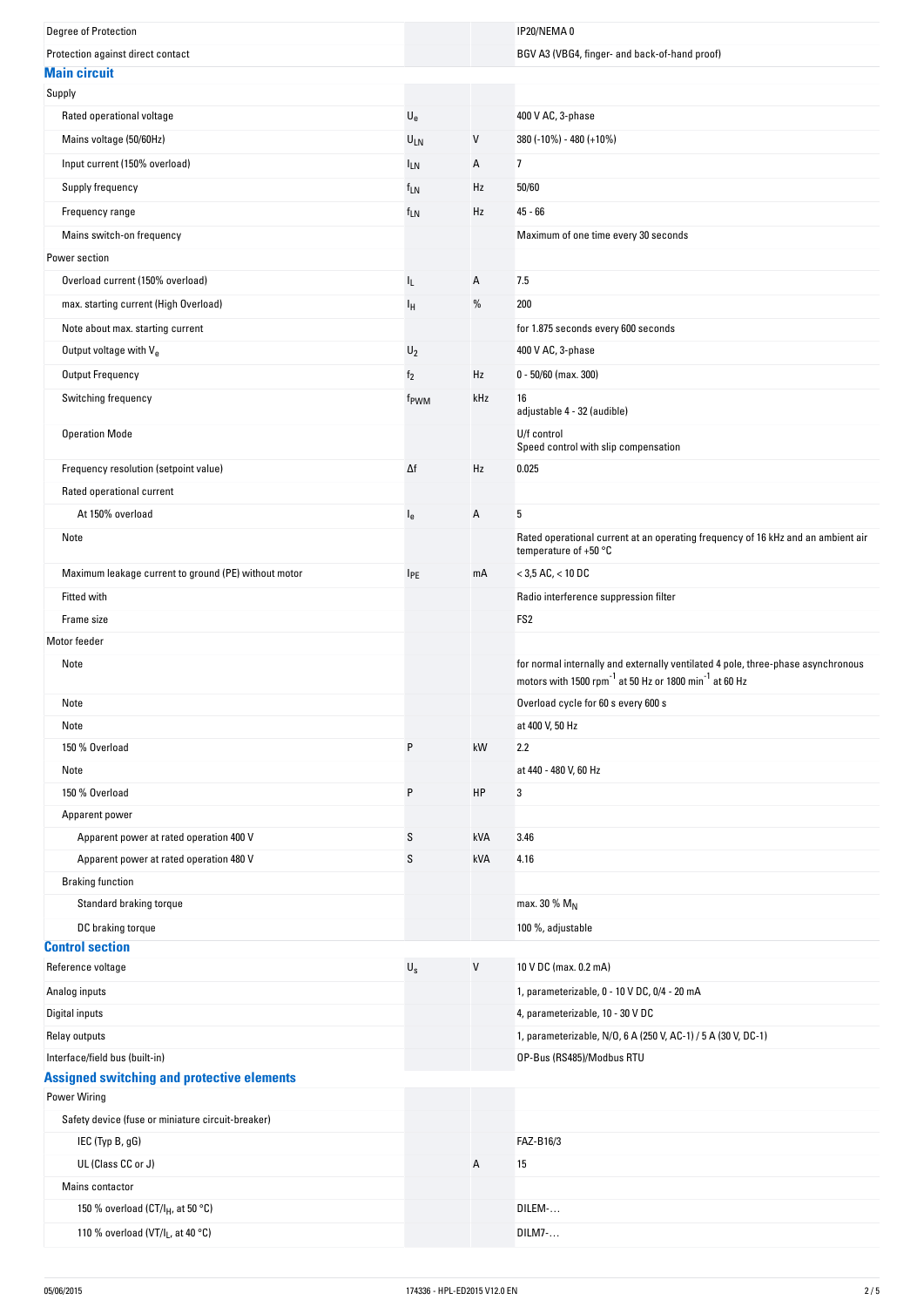| Main choke                                           |                                                                                                                                     |
|------------------------------------------------------|-------------------------------------------------------------------------------------------------------------------------------------|
| 150 % overload (CT/I <sub>H</sub> , at 50 °C)        | DX-LN3-010                                                                                                                          |
| Radio interference suppression filter (external)     | DX-EMC34-019-FS3                                                                                                                    |
| Note regarding radio interference suppression filter | Optional external radio interference suppression filter for longer motor cable<br>lengths and for use in different EMC environments |
| Motor feeder                                         |                                                                                                                                     |
| motor choke                                          |                                                                                                                                     |
| 150 % overload (CT/I <sub>H</sub> , at 50 °C)        | DX-LM3-005                                                                                                                          |
| Sine filter                                          |                                                                                                                                     |
| 150 % overload ( $CT/I_H$ , at 50 °C)                | DX-SIN3-010                                                                                                                         |

### **Design-verification-as-per-IEC/EN-61439**

| Technical data for design verification                                                                                    |                  |    |                                                                                                                                     |
|---------------------------------------------------------------------------------------------------------------------------|------------------|----|-------------------------------------------------------------------------------------------------------------------------------------|
| Rated operational current for specified heat dissipation                                                                  | $I_{n}$          | A  | 5                                                                                                                                   |
| Equipment heat dissipation, current-dependent                                                                             | $P_{\text{vid}}$ | W  | 56                                                                                                                                  |
| Operating ambient temperature min.                                                                                        |                  | °C | -10                                                                                                                                 |
| Operating ambient temperature max.                                                                                        |                  | ۰c | 50                                                                                                                                  |
| IEC/EN 61439 design verification                                                                                          |                  |    |                                                                                                                                     |
| 10.2 Strength of materials and parts                                                                                      |                  |    |                                                                                                                                     |
| 10.2.2 Corrosion resistance                                                                                               |                  |    | Meets the product standard's requirements.                                                                                          |
| 10.2.3.1 Verification of thermal stability of enclosures                                                                  |                  |    | Meets the product standard's requirements.                                                                                          |
| 10.2.3.2 Verification of resistance of insulating materials to normal heat                                                |                  |    | Meets the product standard's requirements.                                                                                          |
| 10.2.3.3 Verification of resistance of insulating materials to abnormal heat<br>and fire due to internal electric effects |                  |    | Meets the product standard's requirements.                                                                                          |
| 10.2.4 Resistance to ultra-violet (UV) radiation                                                                          |                  |    | Meets the product standard's requirements.                                                                                          |
| 10.2.5 Lifting                                                                                                            |                  |    | Does not apply, since the entire switchgear needs to be evaluated.                                                                  |
| 10.2.6 Mechanical impact                                                                                                  |                  |    | Does not apply, since the entire switchgear needs to be evaluated.                                                                  |
| 10.2.7 Inscriptions                                                                                                       |                  |    | Meets the product standard's requirements.                                                                                          |
| 10.3 Degree of protection of ASSEMBLIES                                                                                   |                  |    | Does not apply, since the entire switchgear needs to be evaluated.                                                                  |
| 10.4 Clearances and creepage distances                                                                                    |                  |    | Meets the product standard's requirements.                                                                                          |
| 10.5 Protection against electric shock                                                                                    |                  |    | Does not apply, since the entire switchgear needs to be evaluated.                                                                  |
| 10.6 Incorporation of switching devices and components                                                                    |                  |    | Does not apply, since the entire switchgear needs to be evaluated.                                                                  |
| 10.7 Internal electrical circuits and connections                                                                         |                  |    | Is the panel builder's responsibility.                                                                                              |
| 10.8 Connections for external conductors                                                                                  |                  |    | Is the panel builder's responsibility.                                                                                              |
| 10.9 Insulation properties                                                                                                |                  |    |                                                                                                                                     |
| 10.9.2 Power-frequency electric strength                                                                                  |                  |    | Is the panel builder's responsibility.                                                                                              |
| 10.9.3 Impulse withstand voltage                                                                                          |                  |    | Is the panel builder's responsibility.                                                                                              |
| 10.9.4 Testing of enclosures made of insulating material                                                                  |                  |    | Is the panel builder's responsibility.                                                                                              |
| 10.10 Temperature rise                                                                                                    |                  |    | The panel builder is responsible for the temperature rise calculation. Eaton will<br>provide heat dissipation data for the devices. |
| 10.11 Short-circuit rating                                                                                                |                  |    | Is the panel builder's responsibility. The specifications for the switchgear must be<br>observed.                                   |
| 10.12 Electromagnetic compatibility                                                                                       |                  |    | Is the panel builder's responsibility. The specifications for the switchgear must be<br>observed.                                   |
| 10.13 Mechanical function                                                                                                 |                  |    | The device meets the requirements, provided the information in the instruction<br>leaflet (IL) is observed.                         |
|                                                                                                                           |                  |    |                                                                                                                                     |

# **Technical-data-ETIM-5.0**

Low-voltage industrial components (EG000017) / Frequency controller =< 1 kV (EC001857)

Electric engineering, automation, process control engineering / Electrical drive / Static frequency converter / Static frequency converter = < 1 kv (ecl@ss8-27-02-31-01 [AKE177010])

| Mains voltage            | V  | 380 - 480 |
|--------------------------|----|-----------|
| Mains frequency          |    | 50/60 Hz  |
| Number of phases input   |    | 3         |
| Number of phases output  |    | 3         |
| Max. output frequency    | Hz | 300       |
| Rated output voltage     | V  | 400       |
| Measuring output current | A  | 5         |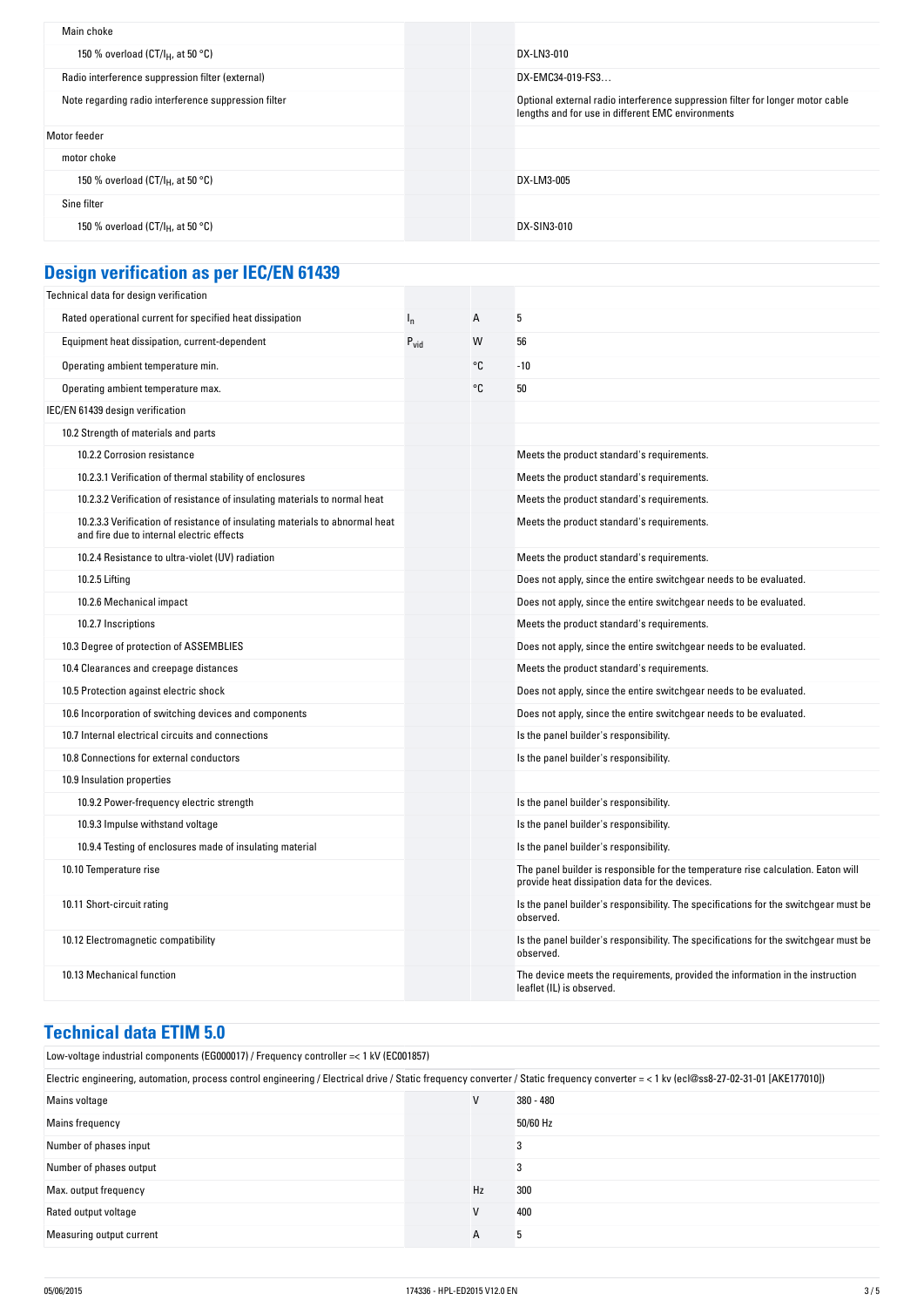| Output power at rated output voltage                   | kW   | 0.5         |
|--------------------------------------------------------|------|-------------|
| Max. output at quadratic load at rated output voltage  | kW   | 0.5         |
| Max. output at linear load at rated output voltage     | kW   | 0.5         |
| With control unit                                      |      | No          |
| Application in industrial area permitted               |      | Yes         |
| Application in domestic- and commercial area permitted |      | Yes         |
| Supporting protocol for TCP/IP                         |      | No          |
| Supporting protocol for PROFIBUS                       |      | No          |
| Supporting protocol for CAN                            |      | No          |
| Supporting protocol for INTERBUS                       |      | No          |
| Supporting protocol for ASI                            |      | No          |
| Supporting protocol for KNX                            |      | No          |
| Supporting protocol for MODBUS                         |      | Yes         |
| Supporting protocol for Data-Highway                   |      | No          |
| Supporting protocol for DeviceNet                      |      | No          |
| Supporting protocol for SUCONET                        |      | No          |
| Supporting protocol for LON                            |      | No          |
| Supporting protocol for PROFINET IO                    |      | No          |
| Supporting protocol for PROFINET CBA                   |      | No          |
| Supporting protocol for SERCOS                         |      | No          |
| Supporting protocol for Foundation Fieldbus            |      | No          |
| Supporting protocol for EtherNet/IP                    |      | No          |
| Supporting protocol for AS-Interface Safety at Work    |      | No          |
| Supporting protocol for DeviceNet Safety               |      | No          |
| Supporting protocol for INTERBUS-Safety                |      | No          |
| Supporting protocol for PROFIsafe                      |      | No          |
| Supporting protocol for SafetyBUS p                    |      | No          |
| Supporting protocol for other bus systems              |      | Yes         |
| Number of HW-interfaces industrial Ethernet            |      | 0           |
| Number of HW-interfaces PROFINET                       |      | 0           |
| Number of HW-interfaces RS-232                         |      | 0           |
| Number of HW-interfaces RS-422                         |      | 0           |
| Number of HW-interfaces RS-485                         |      | 1           |
| Number of HW-interfaces serial TTY                     |      | 0           |
| Number of HW-interfaces USB                            |      | 0           |
| Number of HW-interfaces parallel                       |      | 0           |
| Number of HW-interfaces other                          |      | 0           |
| With optical interface                                 |      | No          |
| With PC connection                                     |      | Yes         |
| Integrated braking resistance                          |      | No          |
| 4-quadrant operation possible                          |      | No          |
| Type of converter                                      |      | U converter |
| Degree of protection (IP)                              |      | <b>IP20</b> |
| Height                                                 | mm   | 230         |
| Width                                                  | mm   | 90          |
| Depth                                                  | mm   | 168         |
| Relative symmetric net frequency tolerance             | %    | 5<br>$10$   |
| Relative symmetric net current tolerance               | $\%$ |             |

**Approvals**

| <b>Product Standards</b>                                | UL 508C; CSA-C22.2 No. 14; IEC/EN61800-3; IEC/EN61800-5; CE marking |
|---------------------------------------------------------|---------------------------------------------------------------------|
| UL File No.<br>E172143                                  |                                                                     |
| UL Category Control No.<br>NMMS, NMMS7                  |                                                                     |
| CSA File No.<br>UL report applies to both US and Canada |                                                                     |
| North America Certification                             | UL listed, certified by UL for use in Canada                        |